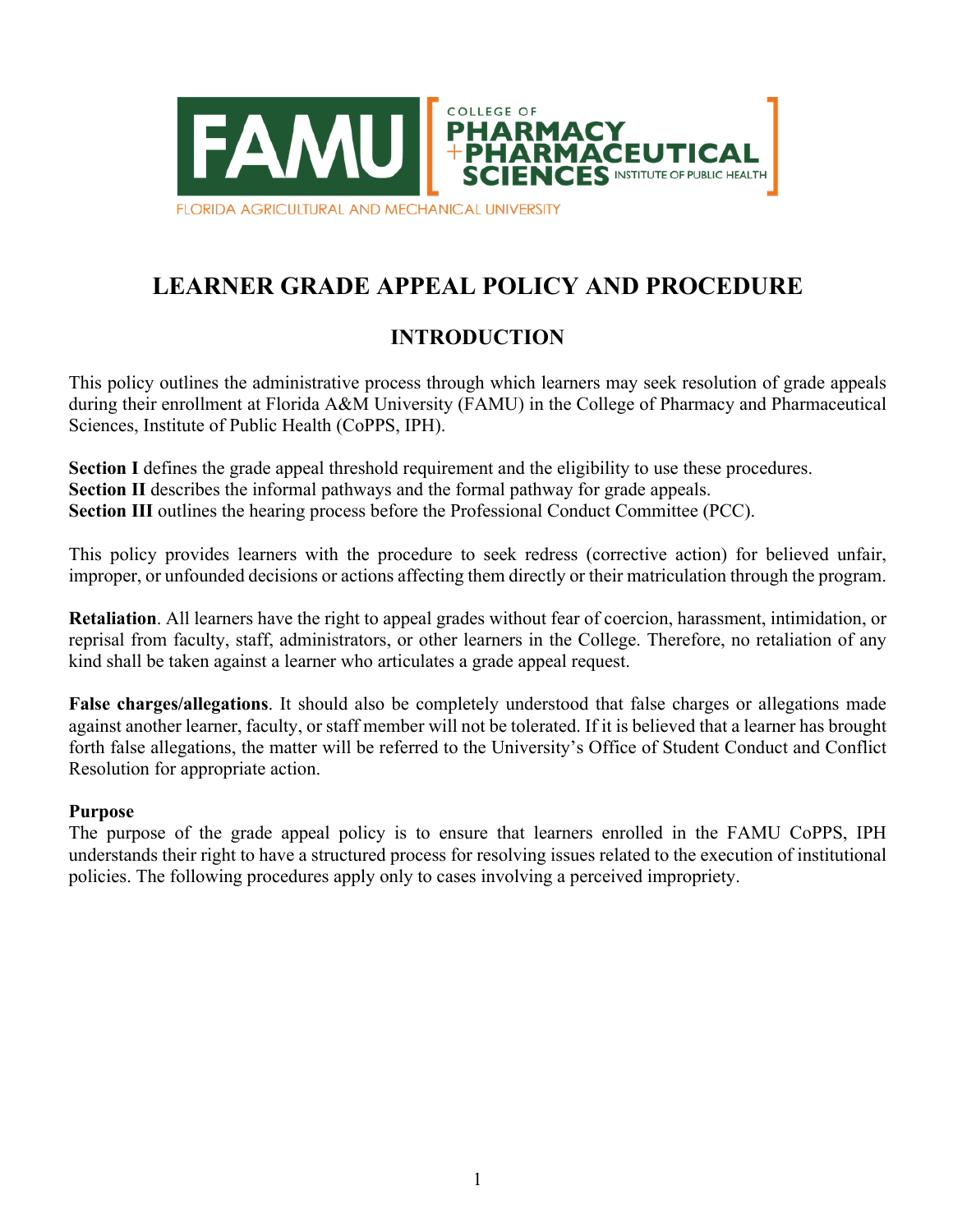## **SECTION I. Grade Appeals - Definitions and Eligibility**

## **Definition of Grade Appeal**

**Appeal of a Course Grade (hereinafter, Grade Appeal).** A learner's grade appeal is a claim by a learner that an improper, unfair, or arbitrary grade has been assigned by a faculty member of the College of Pharmacy that should result in a grade change. The grade appeal must be filed within 10 business days of receipt of the unsatisfactory grade in the course.

### **Eligibility**

These procedures for grade appeals may only be used by learners regarding academic matters during their enrollment in the College of Pharmacy and may not be used by applicants for admission.

### **Filing a Grade Appeal**

Learners who have a complaint about a grade should first discuss the grade with the course coordinator of the course and/or faculty member who assigned it. If the grade is determined to be correct (i.e. no miscalculation) the grade will stand unless assigned by fraud or bad faith. If the grade was issued in error, the faculty member will correct the grade through Student Affairs and the learner will be notified.

A grade appeal can only be initiated if the instructor used arbitrary grounds or inconsistent methodology in assigning it rather than legitimate grading methods.

### **Withdrawal or Resolution of Grade Appeal**

A learner may withdraw a grade appeal at any time in writing on the Resolution of Grade Appeal Form.

## **SECTION II. Learner Grade Appeals Process**

### **Pathways for Grade Appeals**

The grade appeals process in CoPPS, IPH engages two pathways: 1) an informal pathway and 2) a formal pathway. It is preferred that resolution can be achieved in the informal pathway wherein misunderstandings and concerns could be resolved through productive discussions.

### **Definitions/Terminology**

The basic terminology used for these processes include the following:

- **Complainant**: the author of a grade appeal.
- **Respondent**: the person against whom the grade appeal is filed against.
- **Professional Conduct Committee (PCC)**: the designated body in the College that is responsible for receiving and potentially resolving learner grade appeals.
- **Investigating Officer**: the Associate Dean of Student Affairs or designee assigned to investigate a grade appeal.
- **Timeline**: the time frame for these procedures are working (business) days rather than calendar days. The timeline indicated at each step in the process shall be considered a maximum time, however, every effort will be made to expedite the process before this maximum time is attained. The time frames set forth may be extended by the relevant officer in his or her discretion for good cause (e.g. illness, medical emergency, etc.).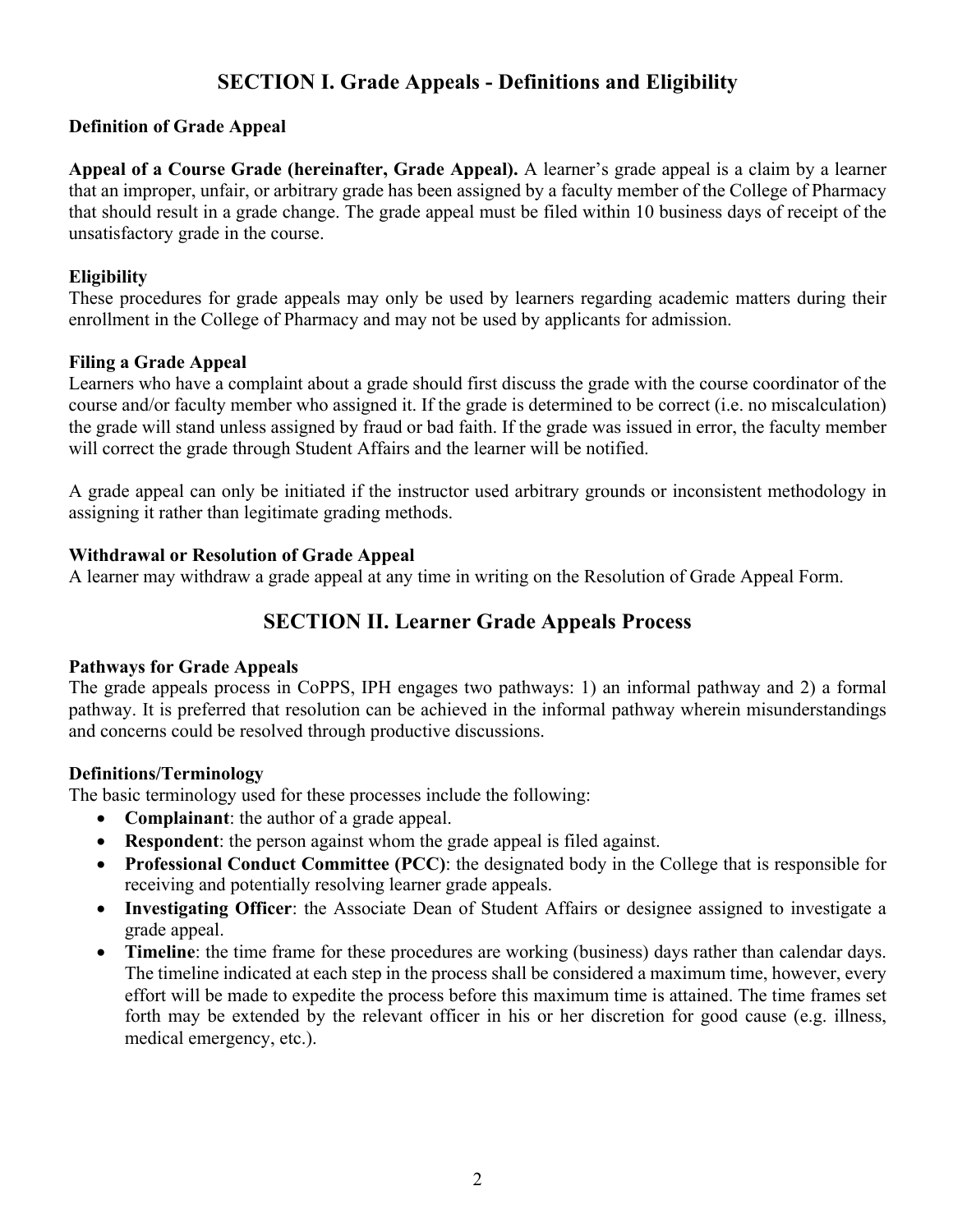## **STEP 1 - THE INFORMAL PATHWAY**

The College encourages all parties to participate in good faith discussions and other activities that are designed to bring amicable resolution to the issue(s) giving rise to a grade appeal. Interactions between both parties should remain professional at all times and under all circumstances.

Prior to filing a formal written grade appeal as outlined in Step 2, learners are encouraged to first address their grade appeal informally with the party involved, and if a course, then with the course coordinator if necessary, as soon as possible, preferably within 10 business days of action causing the grade assigned. In the event there is concern by either party with the meeting alone, the complainant or respondent may request that an academic advisor, the course coordinator, faculty, staff, or Division Director be present for the meeting.

If the issue is resolved, the course coordinator and/or faculty, staff, or administrator, the Associate Dean of Student Affairs or designee, and the learner should submit an "Informal" Resolution of Grade Appeal Form to the Office of Student Affairs for filing in the learner's records within 10 business days of resolution.

If there is no resolution after the initial meeting, the next step in the informal process is for the learner to meet with the faculty, staff, or administrator, and the appropriate Division Director. If the issue is resolved, the Division Director, the course coordinator and/or faculty, staff, or administrator, Associate Dean of Student Affairs or designee, and the learner should submit an "Informal" Resolution of Grade Appeal Form to the Office of Student Affairs for filing in the learner's records within 10 business days of resolution.

If no resolution is found, the learner should proceed to follow the formal pathway noted below.

## **STEP 2 - THE FORMAL PATHWAY VIA THE OFFICE OF STUDENT AFFAIRS The following steps are required for the formal filing of a grade appeal:**

- 1. The complainant (learner) should obtain a Grade Appeal Form from the CoPPS, IPH website, or the Office of Student Affairs in the College of Pharmacy and fill in the relevant information within 10 business days of final informal non-resolution and submit to the Office of Student Affairs electronically through the FAMU CoPPS, IPH website (insert website link here).
- 2. The Associate Dean of Student Affairs or designee (Investigating Officer) shall convene a meeting with the respondent (faculty, staff, or administrator), appropriate Division Director, and applicable learner advisor to assemble all relevant information to resolve the matter within 10 business days from submission of the grade appeal by the complainant. A joint meeting with the parties may be held if warranted. During this process, if the issue is resolved, an "Informal" Resolution of Grade Appeal Form will be submitted to the Office of Student Affairs and placed into the learner's records. If not resolved, the matter should be forwarded to the PCC for formal adjudication (hearing) by the Investigating Officer.
- 3. The Division Directors of fourth professional year Doctor of Pharmacy learners on rotations will forward unresolved matters directly to the PCC for a formal hearing and will copy the Associate Dean of Student Affairs on all correspondences

## **STEP 3 - PROFESSIONAL CONDUCT COMMITTEE (PCC) HEARING**

The Investigating Officer shall consult with the PCC and forward all relevant documents to the PCC related to the specific grade appeal. Within 10 business days, the Chair of the PCC will notify the learner of the date and time for the formal hearing and will identify the specific grade to be appealed. This notification shall be sent via university email to the learner's most recent address of record on file in the Office of the Registrar.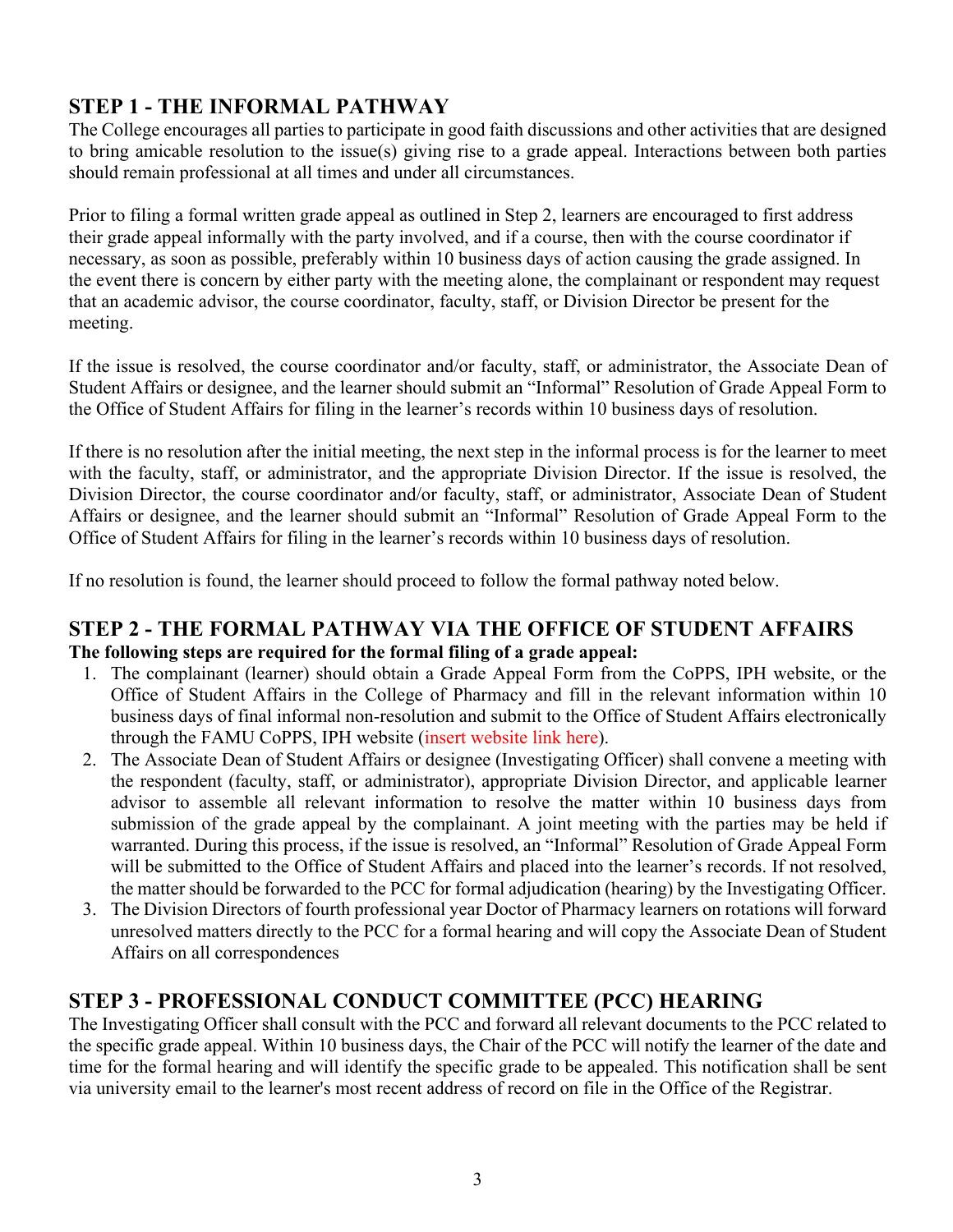## **HEARING GUIDELINES**

- 1. The learner may inspect all information that will be presented at least three (3) business days before the disciplinary hearing.
- 2. The learner may present information on his/her behalf during the hearing.
- 3. The faculty/staff/administrator will then present information during the hearing.
- 4. The learner may have an advisor of their choice at the hearing who is authorized to have access to the learner's academic files as designated on a properly executed FERPA form. The learner must provide notice of the attendance of such person at least 72 hours (3 business days) prior to the hearing. If no notice is given, the hearing will be rescheduled to allow proper notice of attendance by an outside party, if necessary. This allowance will not be abused.
- 5. An advisor is not allowed to address the committee during the hearing and shall not be allowed to attend an initial meeting between the faculty member and/or administrator and the learner. He/she is not allowed to deliberate or delay the proceedings.
- 6. If the learner presents with legal counsel, official notice must be provided in writing to the University's General Counsel and the Office of Student Affairs of CoPPS, IPH at least three (3) business days before the disciplinary hearing. A copy of such notice must also be sent to the Office of the Provost by the learner.
- 7. After the committee hears all evidence, a resolution will be determined and communicated to the learner and their academic advisor within 10 business days.
	- a. A summary table is to be constructed by the committee and forwarded to the Dean, Executive Assistant to the Dean, and the Associate Dean of Academic Affairs by the PCC Chair. The summary table should include the following:
		- **i.** Learner Name/Campus
		- **ii.** Degree program
		- **iii.** Year
		- **iv.** The allegation
		- **v.** Committee ruling
- **I. COLLEGE APPEAL PROCESS** The granting of an appeal is not automatic. A learner who wishes to appeal a decision rendered by the PCC must write a formal business letter to the Dean of the College outlining the reasons for and nature of the appeal. This letter must have a "Grade Appeal Letter of Appeal" in the subject line and be delivered to the Dean of the College within 10 business days from the date of the PCC resolution letter. The PCC Committee Chairperson is to be copied on the message and letter.

The letter should include instructions about appealing to the Dean and the requirement of a business letter. In addition, the learner's academic advisor is to immediately contact the learner to ensure that he/she knows of the components of a business letter (see Appendix E).

No person may hear or decide an appeal if they conducted or participated in the proceeding being reviewed on appeal. Deference is given to the original hearing body's outcome; thus, the burden is on the learner filing an appeal to demonstrate cause to alter the decision of the hearing body.

The written appeal must specify the reason(s) why consideration should be granted and are limited to the following:

> i. The learner's due process rights, as outlined in University Regulation 2.013, were violated in the conduct proceeding;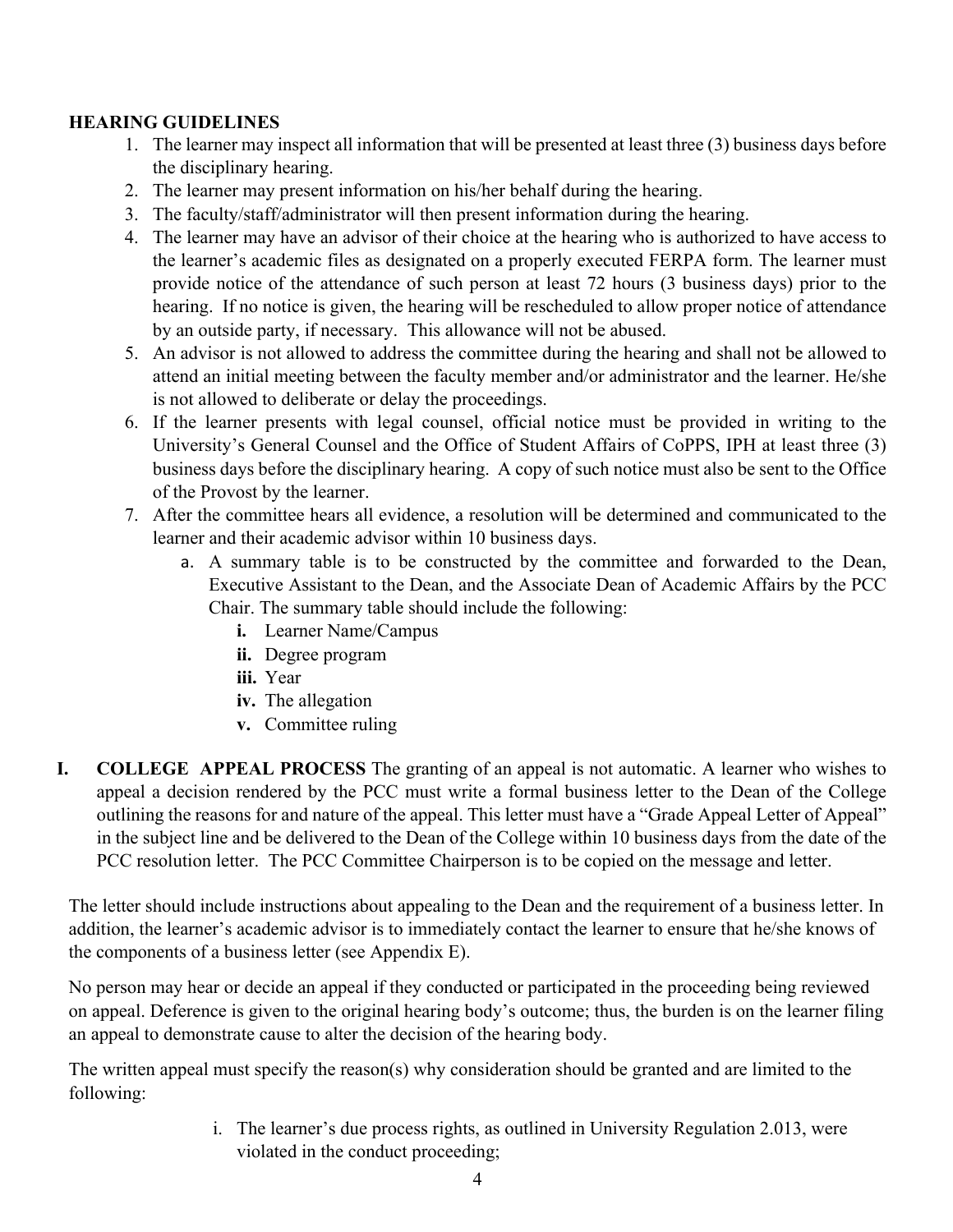- ii. New information exists that was not known to the learner and could not have reasonably been known or discovered at the time of the original proceeding and which would have substantially affected the outcome of the proceeding. This does not include statements from an individual or learner who did not appear for a proceeding;
- iii. The information presented during the proceeding does not support the decision; or
- iv. The sanction(s) imposed is not commensurate with the violation(s), with consideration given to any aggravating and mitigating circumstances.

The Dean of the College may uphold the decision and/or sanction(s); modify the decision and/or sanction(s); remand the case to the original hearing body for reconsideration of the decision and/or sanction(s) subject to any instructions, or remand the case for a new hearing.

The Dean will respond to a letter of appeal to acknowledge receipt and schedule an appeal meeting within ten (10) business days. Upon receipt of the appeal, the PCC Chair is to send to the dean all information used in its hearing. Scheduling occurs only after the receipt of an appeal in the form of a business letter with an acceptable basis for the appeal. The following factors will determine the scheduling of learners:

- 1. Order of committee ruling.
- 2. The proximity of APPE or NAPLEX examination this is a compelling factor that will shift a learner ahead of others.
- 3. Date and time of appeal submission.
- 4. Should a hearing be scheduled for a learner becomes affected by legitimate factors such as graduation certification and matriculation, the Dean may then schedule another learner whose case is ready to be heard.

The final decision concerning the decanal appeal shall be communicated to the learner, Executive Associate Dean, Associate Dean, Academic Affairs, Associate Dean of Student Affairs, and professor/instructor involved within 10 business days of the scheduled meeting with the Dean.

## **PROFESSIONAL CONDUCT COMMITTEE RESPONSIBILITIES**

- 1. Conduct hearing after reviewing the documentation
- 2. Call and question witnesses
- 3. Render decisions on grade appeals
- 4. File Hearing Resolution form with the Office of Student affairs

*The College reserves the right to modify or make exceptions to this policy and apply any such modification, or exception applicable to any learner without regard to the date of application, admission, or enrollment. This policy is neither a contract nor an offer to enter into a contract. Each learner is responsible for knowledge of the College's policies as well as for changes promulgated by the College as addenda to this Policy. This policy supersedes all previous versions of this Policy. Any changes made in the College's Learner Handbook or University's Honor Code will automatically be incorporated into this policy.*

| <b>Policy and Procedure Review and Revision History</b> |  |  |
|---------------------------------------------------------|--|--|
| <b>Creation Date:</b>                                   |  |  |
| <b>Reviewed Date:</b>                                   |  |  |
| <b>Revised Date:</b>                                    |  |  |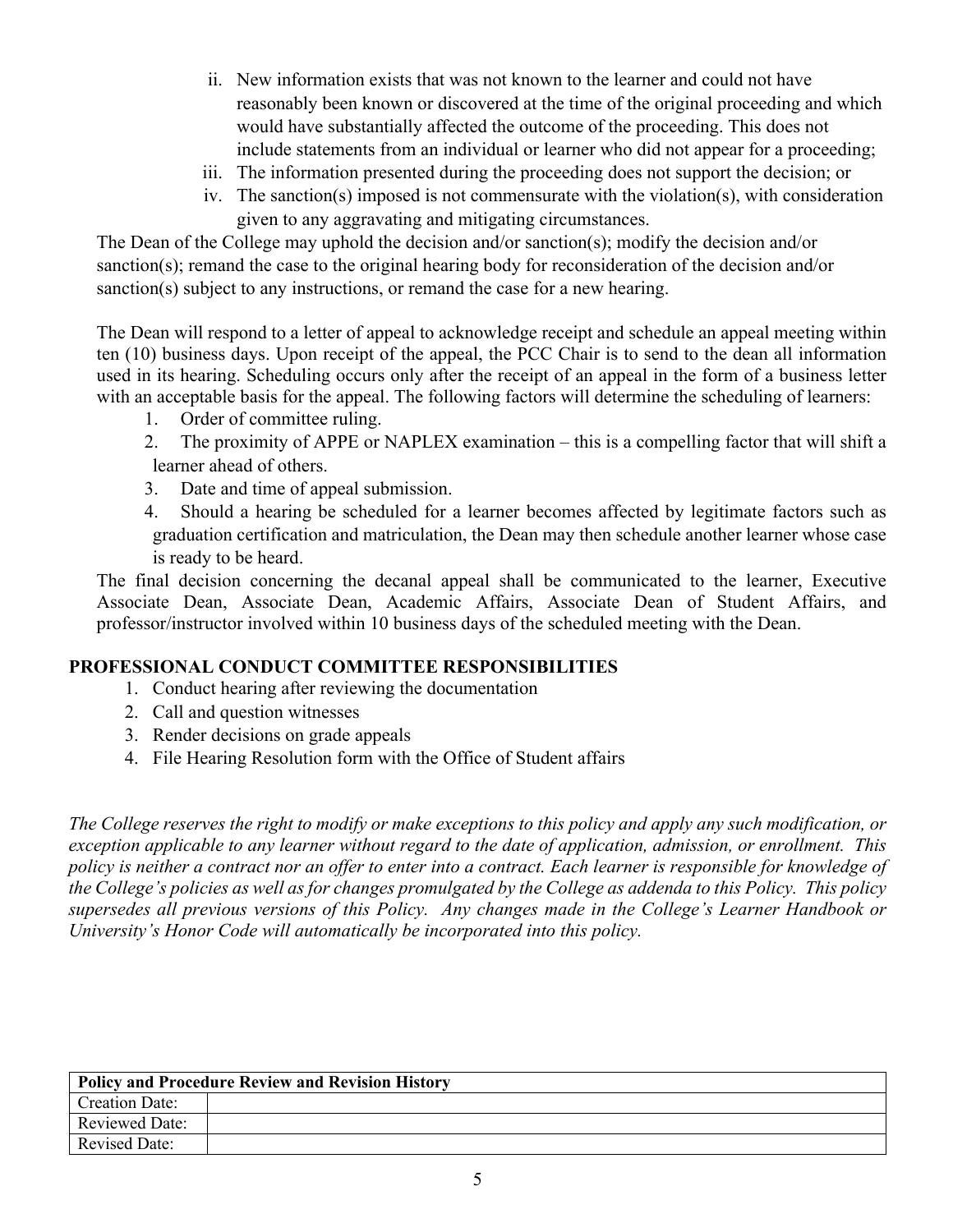| Date:<br>$A\mathsf{p}$<br>лоуаг                     |  |
|-----------------------------------------------------|--|
| $\Gamma$ $\alpha$<br>$\sim$<br>Date:<br>:cuve<br>பட |  |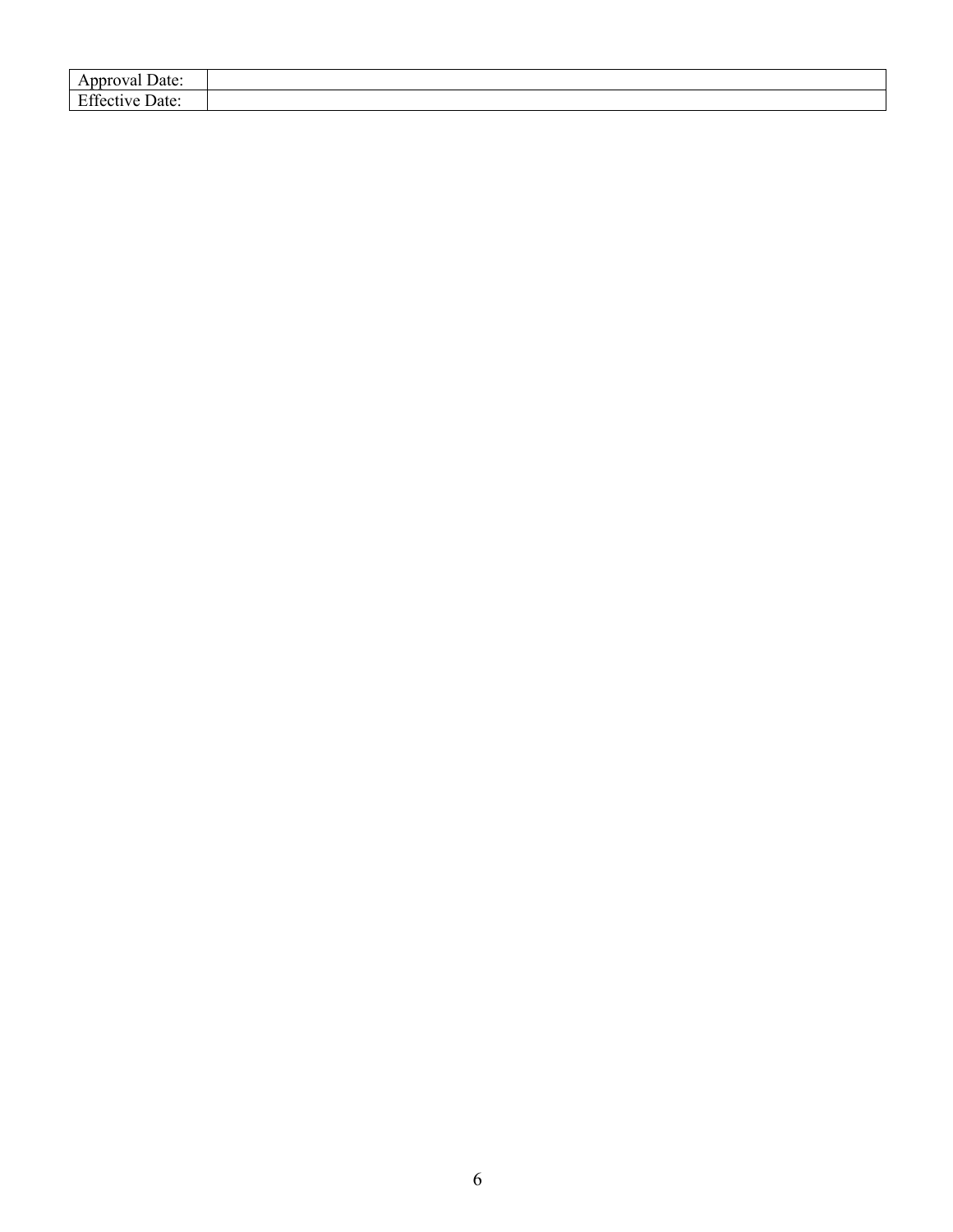#### **APPENDIX A: Grade Appeal Flow Chart and Response to Incident**

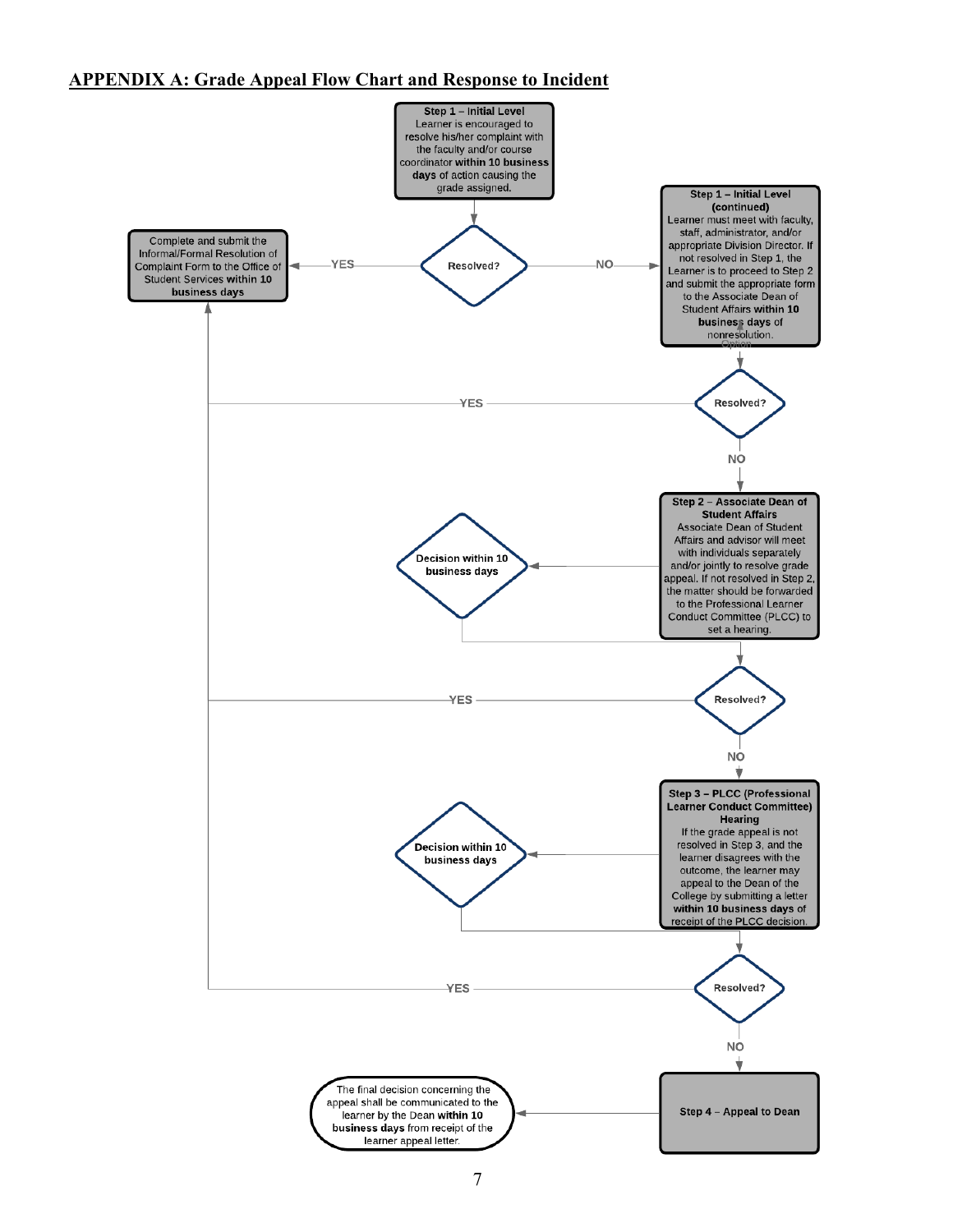**APPENDIX B: Informal/Formal Resolution of Grade Appeal Form** 



# Informal/Formal (circle one) Resolution of Grade Appeal

The following describes the resolution agreed upon by all parties:

| We acknowledge that a resolution has been obtained from this meeting. |      |
|-----------------------------------------------------------------------|------|
|                                                                       |      |
| Learner Name                                                          |      |
| Associate Dean of Student Affairs (or designee)                       | Date |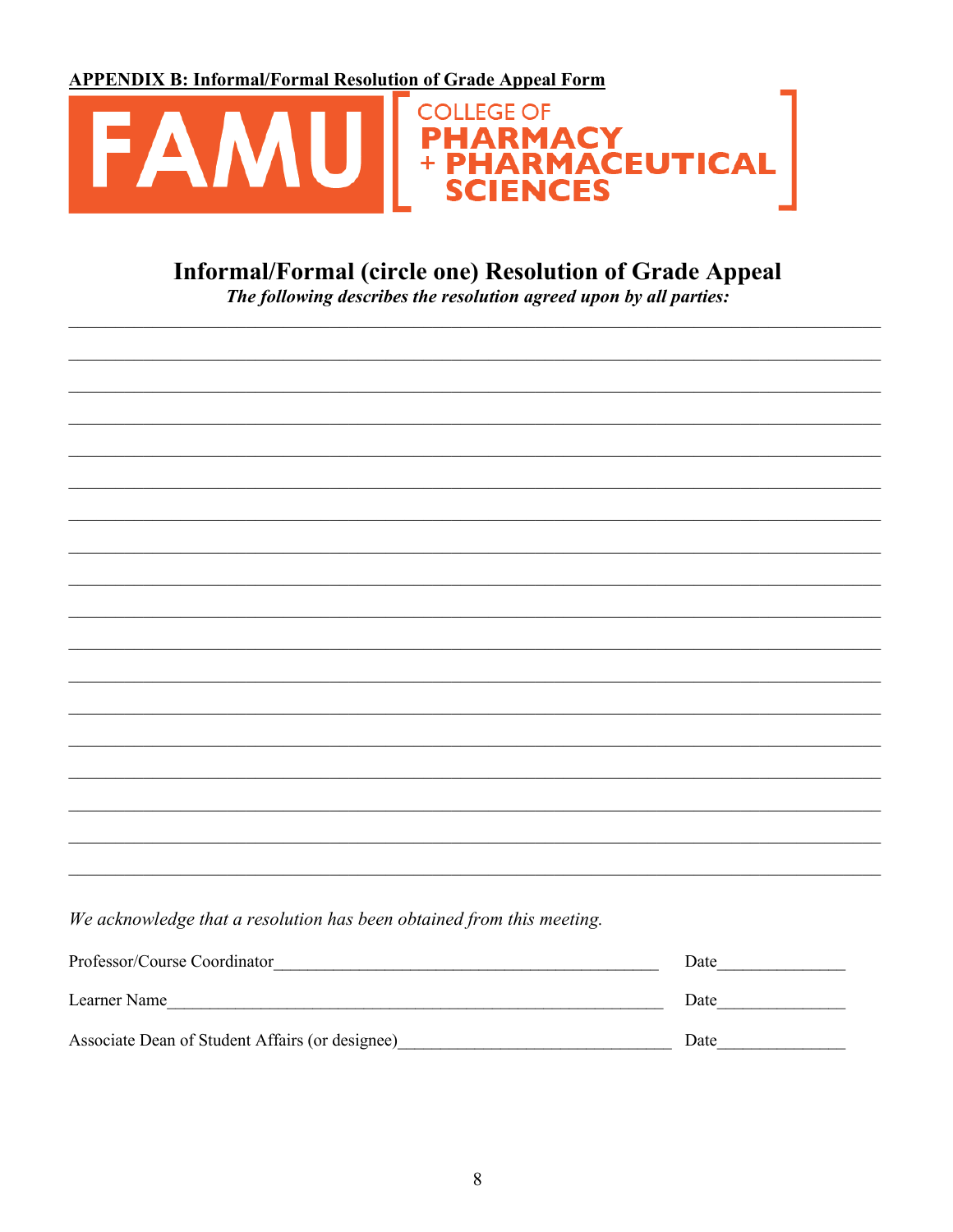**APPENDIX C: Grade Appeal Form I** 



# **Grade Appeal Form I**

|                                 | the semester of the year ________, acknowledge meeting with the professor regarding an issue in the course.           |  |
|---------------------------------|-----------------------------------------------------------------------------------------------------------------------|--|
|                                 | Unfortunately, a resolution has not been obtained from this meeting. The following describes the specific incident in |  |
| which the learner is disputing: |                                                                                                                       |  |
|                                 |                                                                                                                       |  |
|                                 |                                                                                                                       |  |
|                                 |                                                                                                                       |  |
|                                 |                                                                                                                       |  |
|                                 |                                                                                                                       |  |
|                                 |                                                                                                                       |  |
|                                 |                                                                                                                       |  |
|                                 | ,我们也不能在这里的人,我们也不能在这里的人,我们也不能在这里的人,我们也不能在这里的人,我们也不能在这里的人,我们也不能在这里的人,我们也不能在这里的人,我们也                                     |  |
|                                 |                                                                                                                       |  |
|                                 |                                                                                                                       |  |
|                                 |                                                                                                                       |  |
|                                 |                                                                                                                       |  |
|                                 |                                                                                                                       |  |
|                                 |                                                                                                                       |  |
|                                 |                                                                                                                       |  |
|                                 |                                                                                                                       |  |
|                                 |                                                                                                                       |  |
|                                 |                                                                                                                       |  |

I do acknowledge that Step I of the grade appeal process has been completed by the Learner.

| Professor/Course Coordinator                    | Date |
|-------------------------------------------------|------|
| Learner Name                                    | Date |
| Associate Dean of Student Affairs (or designee) | Date |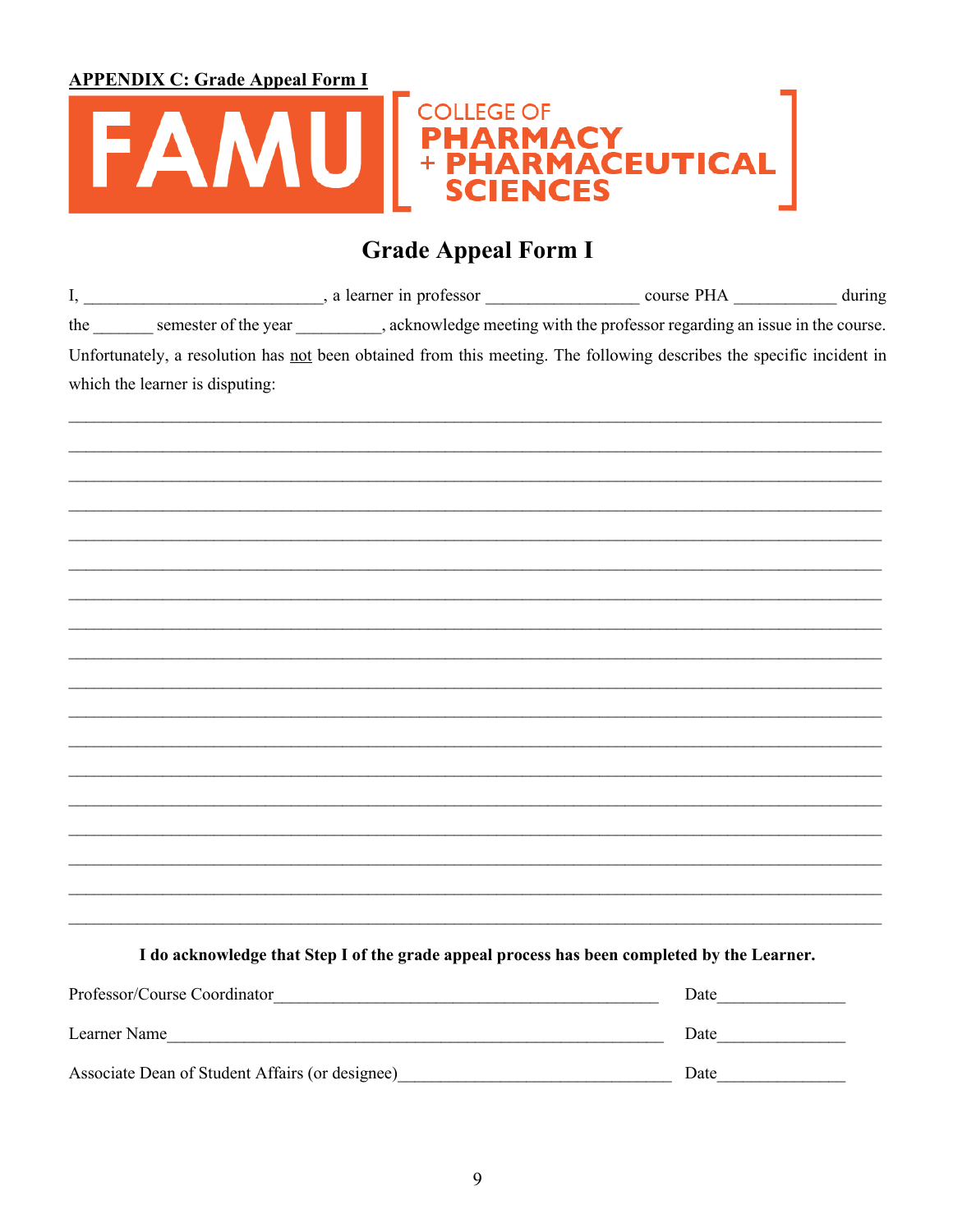

# **Grade Appeal Form II**

The Office of Student Affairs received a grade appeal Form I from learner  $\frac{1}{2}$  in

the course PHA (if applicable) \_\_\_\_\_\_\_\_\_\_\_\_ during the \_\_\_\_\_\_\_ semester of the year \_\_\_\_\_\_\_\_\_\_.

We acknowledge *(by initialing)* the following:

*Form I was properly signed, and documentation was provided by the professor/course director, staff, or administrator and the learner.*

*\_\_\_\_\_\_\_ There is a disputable issue that the learner is presenting and has been clearly outlined with documentation* 

*from the learner in an objective way (i.e. grade miscalculation, unfair treatment, course text, etc.)* 

*There is no disputable issue (This form will be filed in the Learner's record).* 

*The following describes the incident that is still unresolved between the parties:*  $\mathcal{L}_\mathcal{L} = \mathcal{L}_\mathcal{L} = \mathcal{L}_\mathcal{L} = \mathcal{L}_\mathcal{L} = \mathcal{L}_\mathcal{L} = \mathcal{L}_\mathcal{L} = \mathcal{L}_\mathcal{L} = \mathcal{L}_\mathcal{L} = \mathcal{L}_\mathcal{L} = \mathcal{L}_\mathcal{L} = \mathcal{L}_\mathcal{L} = \mathcal{L}_\mathcal{L} = \mathcal{L}_\mathcal{L} = \mathcal{L}_\mathcal{L} = \mathcal{L}_\mathcal{L} = \mathcal{L}_\mathcal{L} = \mathcal{L}_\mathcal{L}$ 

 $\_$ 

 $\mathcal{L}_\mathcal{L} = \mathcal{L}_\mathcal{L} = \mathcal{L}_\mathcal{L} = \mathcal{L}_\mathcal{L} = \mathcal{L}_\mathcal{L} = \mathcal{L}_\mathcal{L} = \mathcal{L}_\mathcal{L} = \mathcal{L}_\mathcal{L} = \mathcal{L}_\mathcal{L} = \mathcal{L}_\mathcal{L} = \mathcal{L}_\mathcal{L} = \mathcal{L}_\mathcal{L} = \mathcal{L}_\mathcal{L} = \mathcal{L}_\mathcal{L} = \mathcal{L}_\mathcal{L} = \mathcal{L}_\mathcal{L} = \mathcal{L}_\mathcal{L}$  $\mathcal{L}_\mathcal{L} = \mathcal{L}_\mathcal{L} = \mathcal{L}_\mathcal{L} = \mathcal{L}_\mathcal{L} = \mathcal{L}_\mathcal{L} = \mathcal{L}_\mathcal{L} = \mathcal{L}_\mathcal{L} = \mathcal{L}_\mathcal{L} = \mathcal{L}_\mathcal{L} = \mathcal{L}_\mathcal{L} = \mathcal{L}_\mathcal{L} = \mathcal{L}_\mathcal{L} = \mathcal{L}_\mathcal{L} = \mathcal{L}_\mathcal{L} = \mathcal{L}_\mathcal{L} = \mathcal{L}_\mathcal{L} = \mathcal{L}_\mathcal{L}$  $\mathcal{L}_\mathcal{L} = \mathcal{L}_\mathcal{L} = \mathcal{L}_\mathcal{L} = \mathcal{L}_\mathcal{L} = \mathcal{L}_\mathcal{L} = \mathcal{L}_\mathcal{L} = \mathcal{L}_\mathcal{L} = \mathcal{L}_\mathcal{L} = \mathcal{L}_\mathcal{L} = \mathcal{L}_\mathcal{L} = \mathcal{L}_\mathcal{L} = \mathcal{L}_\mathcal{L} = \mathcal{L}_\mathcal{L} = \mathcal{L}_\mathcal{L} = \mathcal{L}_\mathcal{L} = \mathcal{L}_\mathcal{L} = \mathcal{L}_\mathcal{L}$ 

 $\mathcal{L}_\mathcal{L} = \mathcal{L}_\mathcal{L} = \mathcal{L}_\mathcal{L} = \mathcal{L}_\mathcal{L} = \mathcal{L}_\mathcal{L} = \mathcal{L}_\mathcal{L} = \mathcal{L}_\mathcal{L} = \mathcal{L}_\mathcal{L} = \mathcal{L}_\mathcal{L} = \mathcal{L}_\mathcal{L} = \mathcal{L}_\mathcal{L} = \mathcal{L}_\mathcal{L} = \mathcal{L}_\mathcal{L} = \mathcal{L}_\mathcal{L} = \mathcal{L}_\mathcal{L} = \mathcal{L}_\mathcal{L} = \mathcal{L}_\mathcal{L}$  $\_$  $\mathcal{L}_\mathcal{L} = \mathcal{L}_\mathcal{L} = \mathcal{L}_\mathcal{L} = \mathcal{L}_\mathcal{L} = \mathcal{L}_\mathcal{L} = \mathcal{L}_\mathcal{L} = \mathcal{L}_\mathcal{L} = \mathcal{L}_\mathcal{L} = \mathcal{L}_\mathcal{L} = \mathcal{L}_\mathcal{L} = \mathcal{L}_\mathcal{L} = \mathcal{L}_\mathcal{L} = \mathcal{L}_\mathcal{L} = \mathcal{L}_\mathcal{L} = \mathcal{L}_\mathcal{L} = \mathcal{L}_\mathcal{L} = \mathcal{L}_\mathcal{L}$  $\_$  $\mathcal{L}_\mathcal{L} = \mathcal{L}_\mathcal{L} = \mathcal{L}_\mathcal{L} = \mathcal{L}_\mathcal{L} = \mathcal{L}_\mathcal{L} = \mathcal{L}_\mathcal{L} = \mathcal{L}_\mathcal{L} = \mathcal{L}_\mathcal{L} = \mathcal{L}_\mathcal{L} = \mathcal{L}_\mathcal{L} = \mathcal{L}_\mathcal{L} = \mathcal{L}_\mathcal{L} = \mathcal{L}_\mathcal{L} = \mathcal{L}_\mathcal{L} = \mathcal{L}_\mathcal{L} = \mathcal{L}_\mathcal{L} = \mathcal{L}_\mathcal{L}$ 

*We acknowledge that a resolution has not been obtained from this meeting and that Step II of the grade appeal process has been completed by the learner.*

| Professor/Course Coordinator                    | Date |
|-------------------------------------------------|------|
| Learner Name                                    | Date |
| Associate Dean of Student Affairs (or designee) | Date |